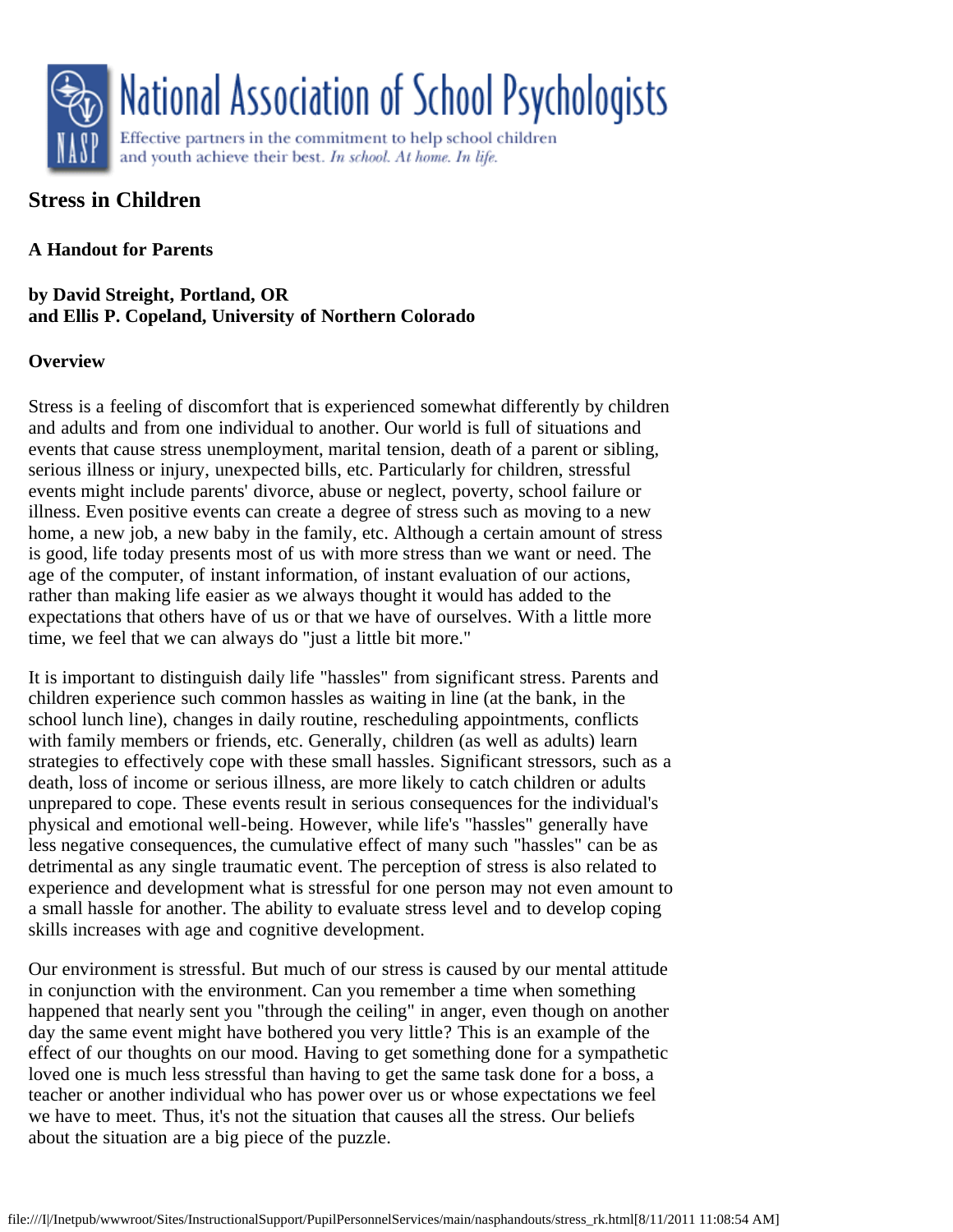Although different individuals will find different events more or less stressful, stress in children is usually caused by:

- · New, unfamiliar or unpredictable situations
- · Unclear expectations
- · Expectations of something unpleasant (e.g., pain)
- · Fear of failure (socially or academically)

· Major developmental "hurdles" (moving from elementary to middle school, leaving home)

## **Symptoms of Stress**

The effects of stress vary from one person to another and each person may develop unique symptoms or individual styles of handling stress. Some environments (e.g., homes, schools, etc.) are more stressful than others. Additionally, constitutional factors, including gender and temperament, play a significant role in how stress is perceived and handled. Stress is cumulative and progressive, and improved resources and coping skills are often necessary to reduce its ill effects.

There are generally three recognized stages of stress marked by phases of physical changes: alarm, resistance and exhaustion. In the first stage of stress, the body goes into "red alert" with an increase in heart rate and breathing as the individual considers a course of action. This is followed by "resistance" where the body attempts to slow down and return to "normal." If the stressful event continues or if the individual is unable to adapt to the situation, exhaustion may follow.

*Symptoms of stress in children:* Symptoms of stress in young children may be difficult to distinguish from symptoms of minor illness. Be alert for signs of irritability, sleeping, toileting or eating difficulties, fearfulness, difficulties adapting to change in routine and clinginess, or use of key words such as "sad" or "afraid." As children get older, their responses to stress may include more attention-seeking behaviors, mood changes, avoidance of certain activities, isolation (such as the adolescent who retreats more and more to his or her room), school refusal or changes in the quality of schoolwork, sleeping difficulties and physical complaints (headache, stomachache). Seek help for your child if the symptoms persist or you are not able to identify the basis for these concerns. Your school psychologist, social worker, counselor or family physician can help locate appropriate resources.

*Post-traumatic Stress Disorder:* Children who experience overwhelming stress may develop Post-traumatic Stress Disorder (PTSD). PTSD refers to stress resulting from a specific incident: an incident severe enough to cause profound damage to an individual's ability to cope in everyday life, especially in those parts of everyday life that remind the person of the traumatic incident. Although the information in this handout may be of some help to people who suffer from PTSD, such individuals are advised to consult with a qualified professional for more specific evaluation and treatment to diminish the effects of the incident.

# **What Can I Do as a Parent?**

*Do not place undue expectations on your child.* We all want our children to be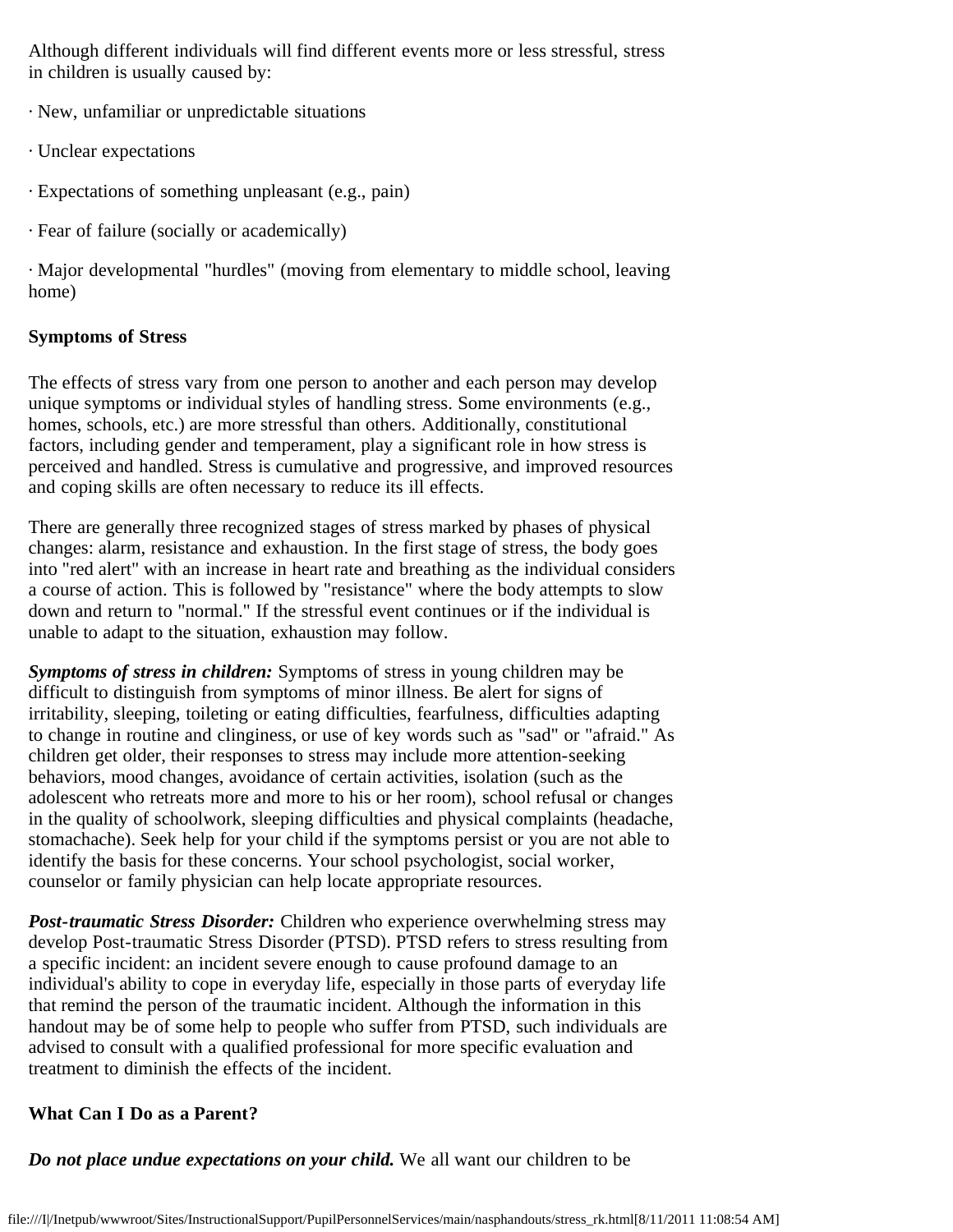successful, and we should have expectations for their behavior and performance. But when stress starts to show itself, it may be time to question if our expectations are too high.

*Listen* to your child when he or she describes stressful events or situations. Being a good listener will, first of all, reassure your child that you are there with love and support. Moreover, it will help you to better understand how you can help.

*Teach your child good problem-solving skills.* The feeling that we have too much to do in the amount of time available to us is a frequent cause of stress. When overburdened, we have difficulty seeing how to get ourselves out of the jam we're in. Help your child learn to break big problems into smaller ones that can be dealt with one at a time. Talk with them about how you have handled stressful situations.

*Rehearse stressful situations.* If speaking in front of a group or making a phone call to an adult is a cause for stress, it can be helpful to talk through the event with your child. Discuss how he or she wants the event to take place, and then go through the situation together in a "trial run." The practice is good, and possible difficulties can be "problem solved" together.

*Be aware of "irrational thinking" patterns.* Sometimes we can overhear our children "thinking aloud" with sentences like "I have to get this done or my friends are going to be mad," or "If I don't do this extra assignment, I'll never get into college." More frequently, only the first part of the sentence is there: "I have to do what the other kids are doing," "I shouldn't really be reading this novel just for fun right now," or "I need to get this whole list of things finished right now." Often hidden behind such thoughts is the unfounded belief that "if I don't live up to my teacher's expectations, I'll never be a success in life," or "if friends get mad at me, then that confirms that I'm not a good person." And, deep down, these "ifthen" statements frequently mask core beliefs that people accept as true, even if they have never questioned them logically. These are beliefs like "I'm not a very loveable person," or "the world is a cruel place, and the only way to survive is by doing everything perfectly." If you become aware of harmful beliefs, help your child look at life, and him or herself, more realistically and more positively.

*Relaxation/Visualization.* There are a number of good relaxation tapes on the market, but all of them emphasize the importance of sitting or lying down and breathing slowly from deep in the stomach, rather than breathing where the shoulders or chest is in motion. A frequently-used visualization technique is that of relaxing (as above), and then imagining one self in a "favorite place" a place that is warm and inviting, comfortable and beautiful. Relaxation techniques are useful for diminishing the feeling of stress, but they do little to keep stress from reoccurring. Relaxation can be especially effective when used in conjunction with the rehearsal of a stressful situation before it occurs. Some children might need professional assistance to learn effective relaxation techniques. Also, remember that for children as well as adults, exercise is not only a good way to "relax" but a good way to reduce both the physical and emotional "baggage" of stress!

### **Resources**

Arent, R. P. (1984). *Stress and your child*. Englewood Cliffs, NJ: Prentice-Hall, Inc.

Charlesworth, E.A. & Nathan, R.G. (1984). *Stress management: a comprehensive guide to wellness*. New York: Ballantine.